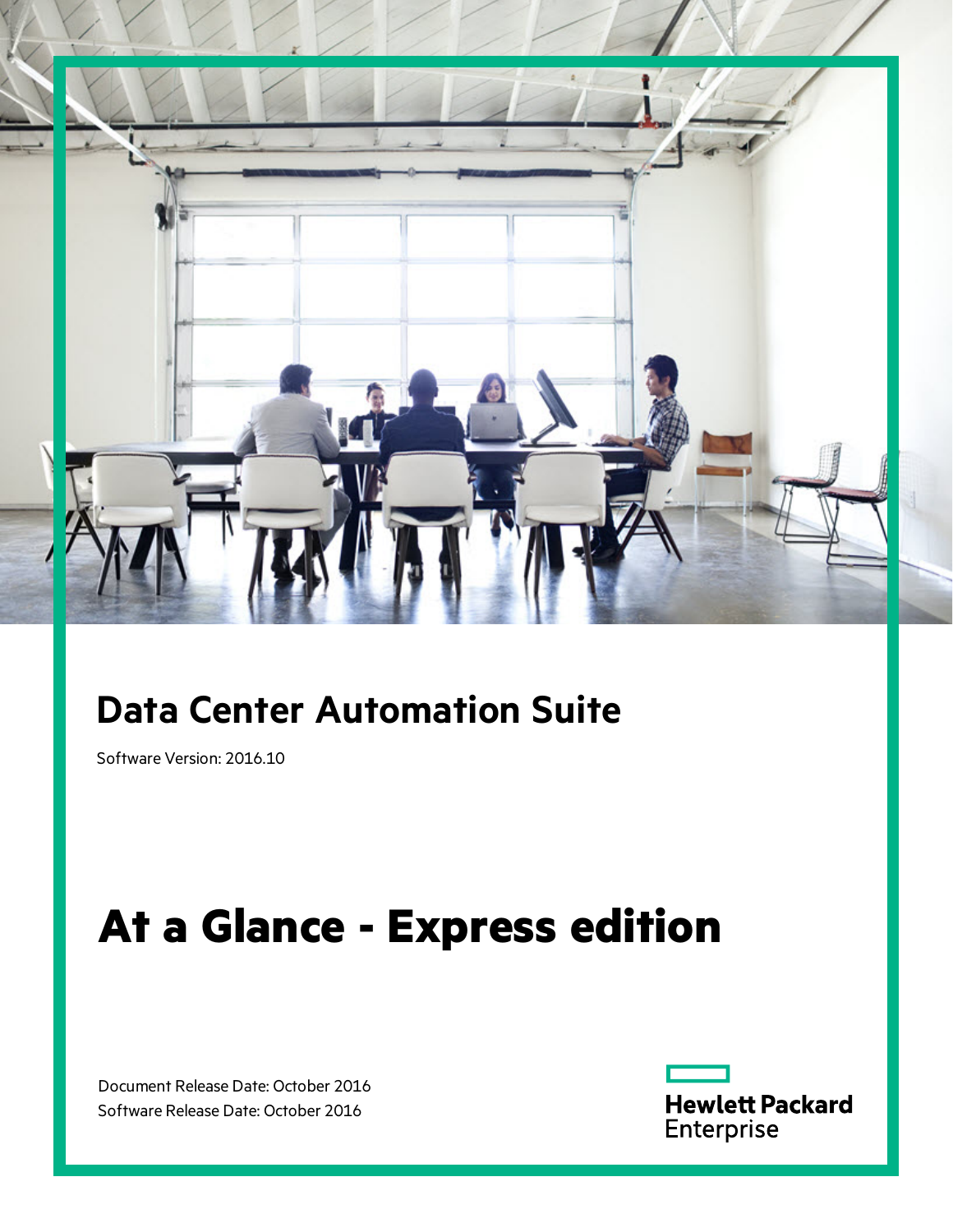#### Legal Notices

#### **Warranty**

The only warranties for Hewlett Packard Enterprise products and services are set forth in the express warranty statements accompanying such products and services. Nothing herein should be construed as constituting an additional warranty. Hewlett Packard Enterprise shall not be liable for technical or editorial errors or omissions contained herein.

The information contained herein is subject to change without notice.

#### Restricted Rights Legend

Confidential computer software. Valid license from Hewlett Packard Enterprise required for possession, use or copying. Consistent with FAR 12.211 and 12.212, Commercial Computer Software, Computer Software Documentation, and Technical Data for Commercial Items are licensed to the U.S. Government under vendor's standard commercial license.

#### Copyright Notice

© Copyright 2015 - 2016 Hewlett Packard Enterprise Development LP

#### Trademark Notices

Adobe™ is a trademark of Adobe Systems Incorporated.

Microsoft® and Windows® are U.S. registered trademarks of Microsoft Corporation.

UNIX® is a registered trademark of The Open Group.

This product includes an interface of the 'zlib' general purpose compression library, which is Copyright © 1995-2002 Jean-loup Gailly and Mark Adler.

### Documentation Updates

To check for recent updates or to verify that you are using the most recent edition of a document, go to: <https://softwaresupport.hpe.com/>.

This site requires that you register for an HPE Passport and to sign in. To register for an HPE Passport ID, click **Register** on the HPE Software Support site or click **Create an Account** on the HPE Passport login page.

You will also receive updated or new editions if you subscribe to the appropriate product support service. Contact your HPE sales representative for details.

#### **Support**

Visit the HPE Software Support site at: <https://softwaresupport.hpe.com/>.

Most of the support areas require that you register as an HPE Passport user and to sign in. Many also require a support contract. To register for an HPE Passport ID, click **Register** on the HPE Support site or click **Create an Account** on the HPE Passport login page.

To find more information about access levels, go to: <https://softwaresupport.hpe.com/web/softwaresupport/access-levels>.

**HPE Software Solutions Now** accesses the HPESW Solution and Integration Portal website. This site enables you to explore HPE Product Solutions to meet your business needs, includes a full list of Integrations between HPE Products, as well as a listing of ITIL Processes. The URL for this website is [https://softwaresupport.hpe.com/km/KM01702731.](https://softwaresupport.hpe.com/km/KM01702731)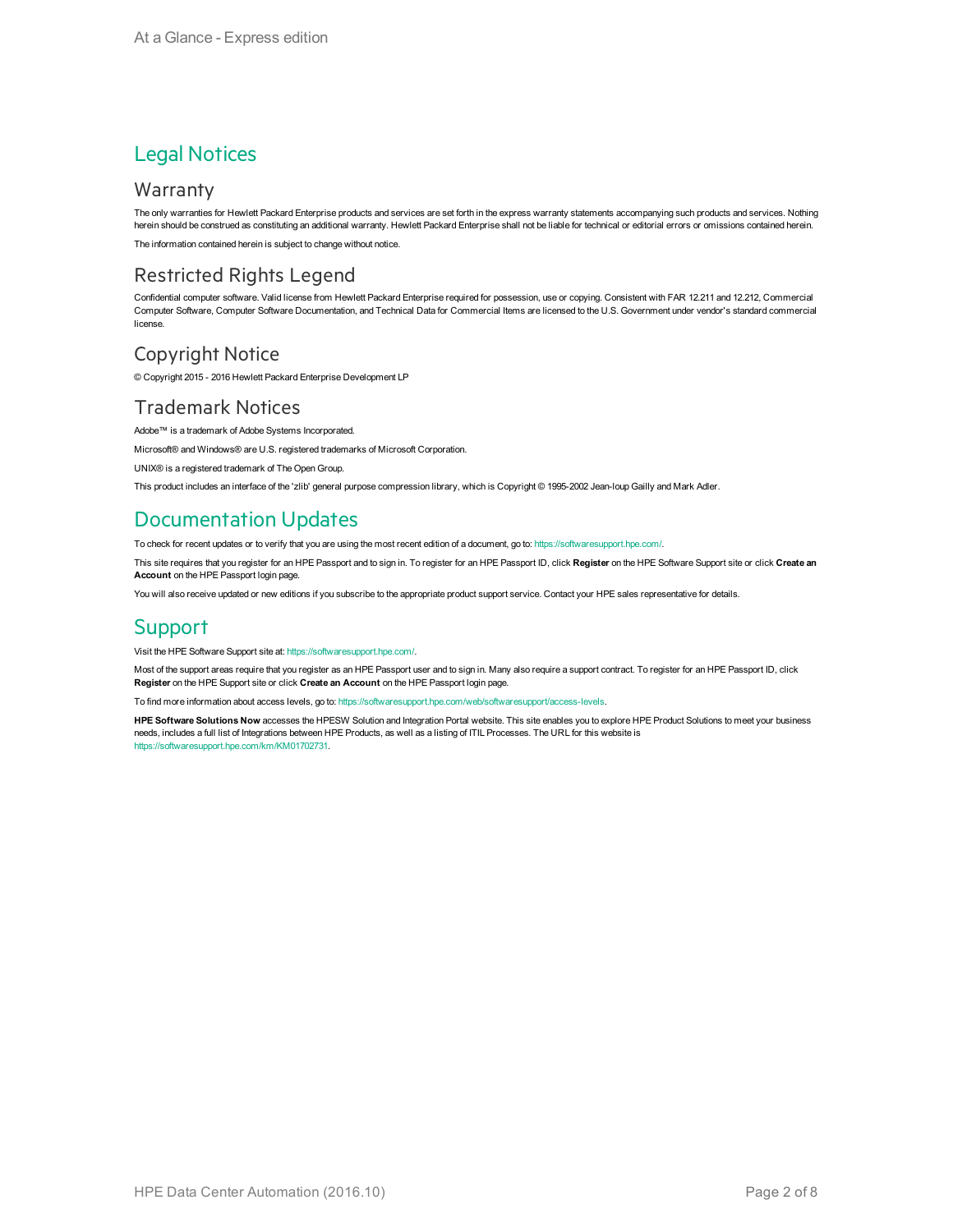### **Contents**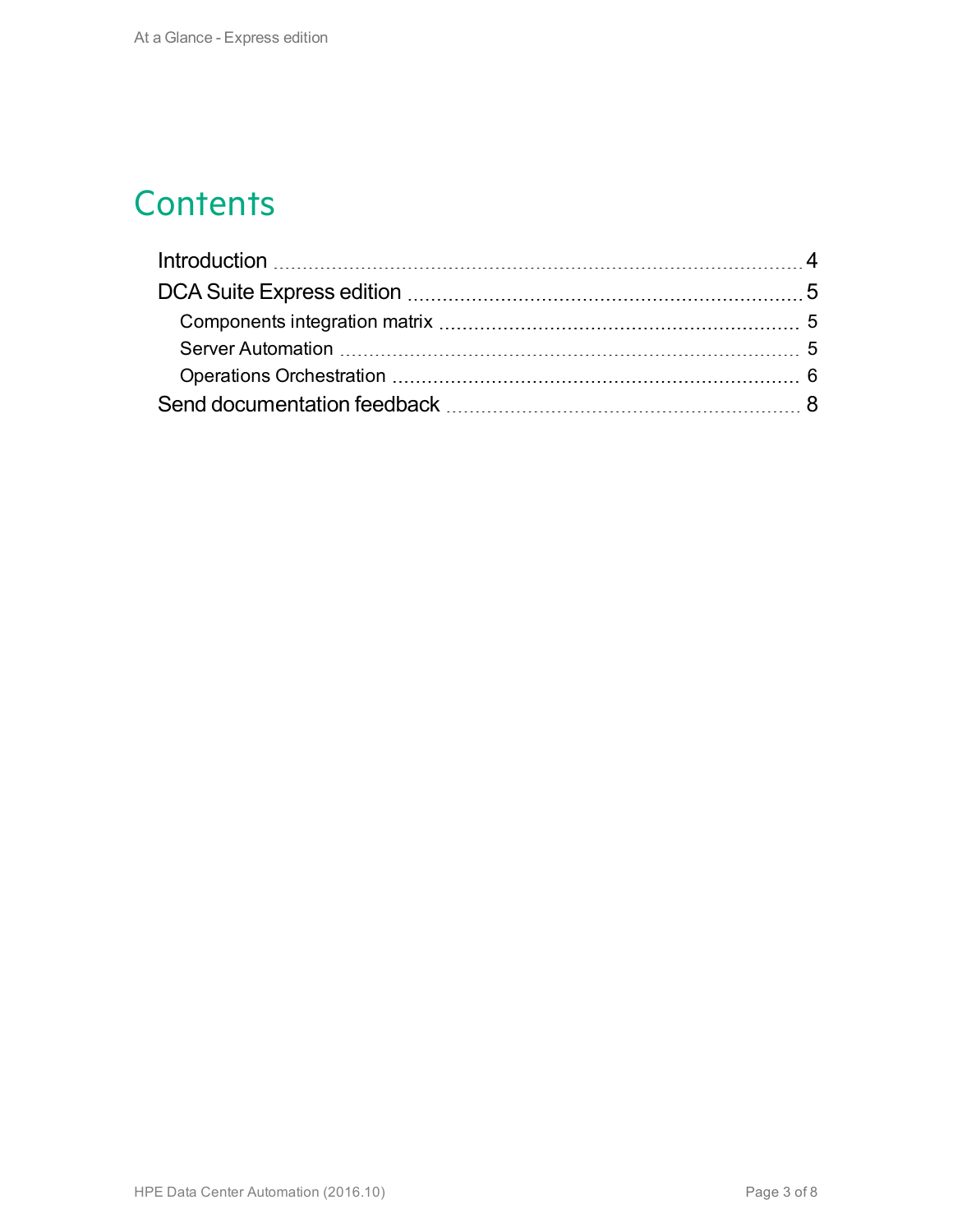# <span id="page-3-0"></span>Introduction

The Data Center Automation (DCA) Suite 2016.10 is a complete automation solution for standardizing and automating routine data center operations.

HPE has three editions for the DCA Suite that provide different levels of automation capabilities:

- DCA Suite Express
- DCA Suite Premium
- DCA Suite Ultimate

The DCA Suite 2016.10 Express Edition provides tools that automate critical areas of your data center's server management, business service compliance, and IT processes, including provisioning, configuration, compliance, patching, and release management.

For more information, see the DCA Suite 2016.10 Express Edition [documentation](https://softwaresupport.hpe.com/km/KM02605725) on the HPE Software Support site.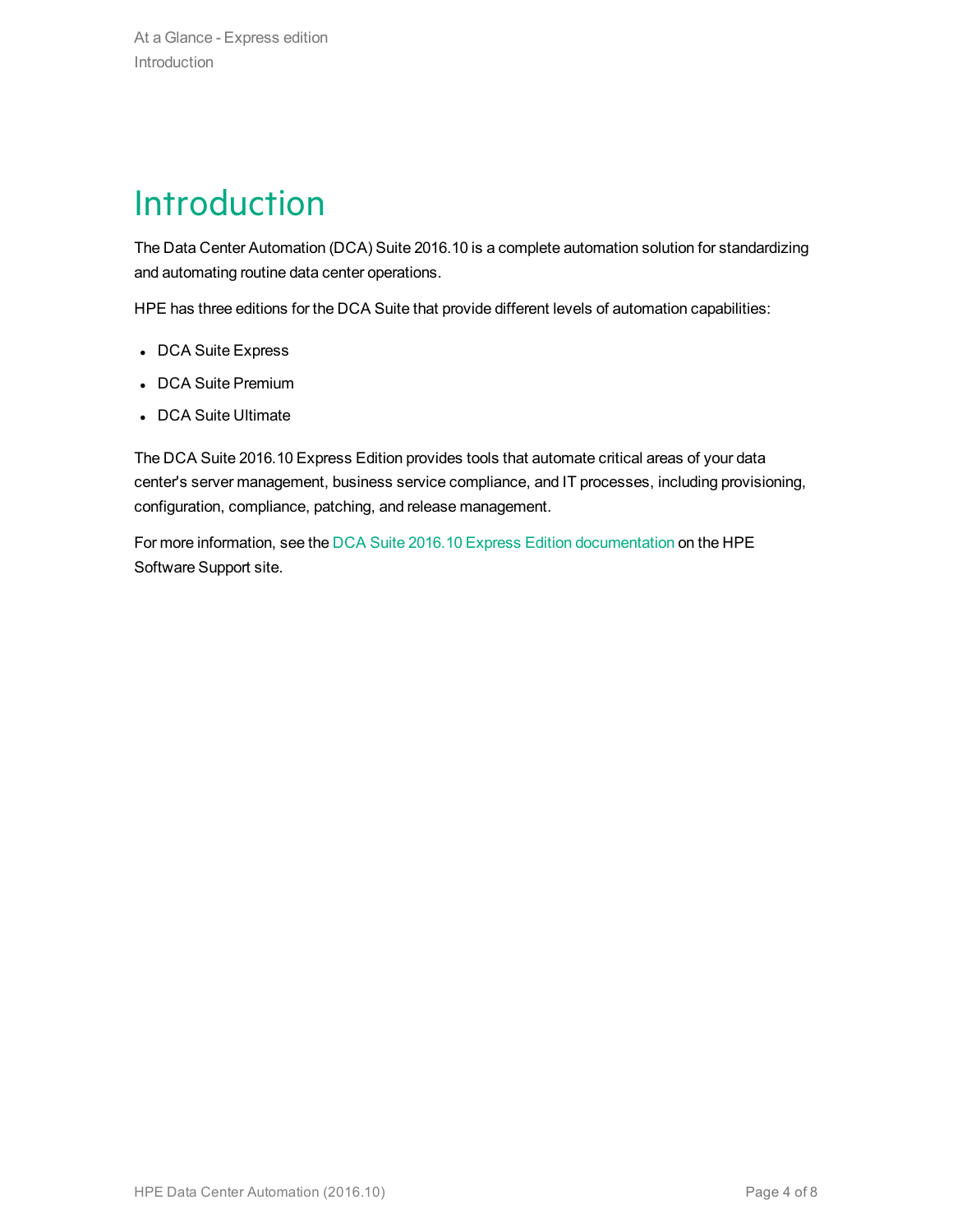# <span id="page-4-0"></span>DCA Suite Express edition

The DCA Suite 2016.10 Express edition is a virtual appliance used to provision and manage servers and data center operations more effectively.

It includes a pre-integrated version of:

- DCA Operations Portal for DCA virtual appliance
- Operations Orchestration (OO) 10.60
- Server Automation (SA) 10.50

You can use the Express edition to automate activities for data center management including:

- Server OS
- Software discovery
- Provisioning
- Configuration
- Lifecycle management operations across your data center

You can also leverage and customize the sample out-of-the-box DCA Operations Portal automated services for management activities. This enables you to tap into the rich capabilities of OO and SA for more complex use cases.

### <span id="page-4-1"></span>Components integration matrix

|          | SA 10.50 OO 10.60 |
|----------|-------------------|
| SA 10.50 |                   |
| OO 10.60 |                   |

### <span id="page-4-2"></span>Server Automation

Server Automation (SA) is a data-center automation software that centralizes and streamlines many data center functions and automates critical areas of your data center's server management including the following: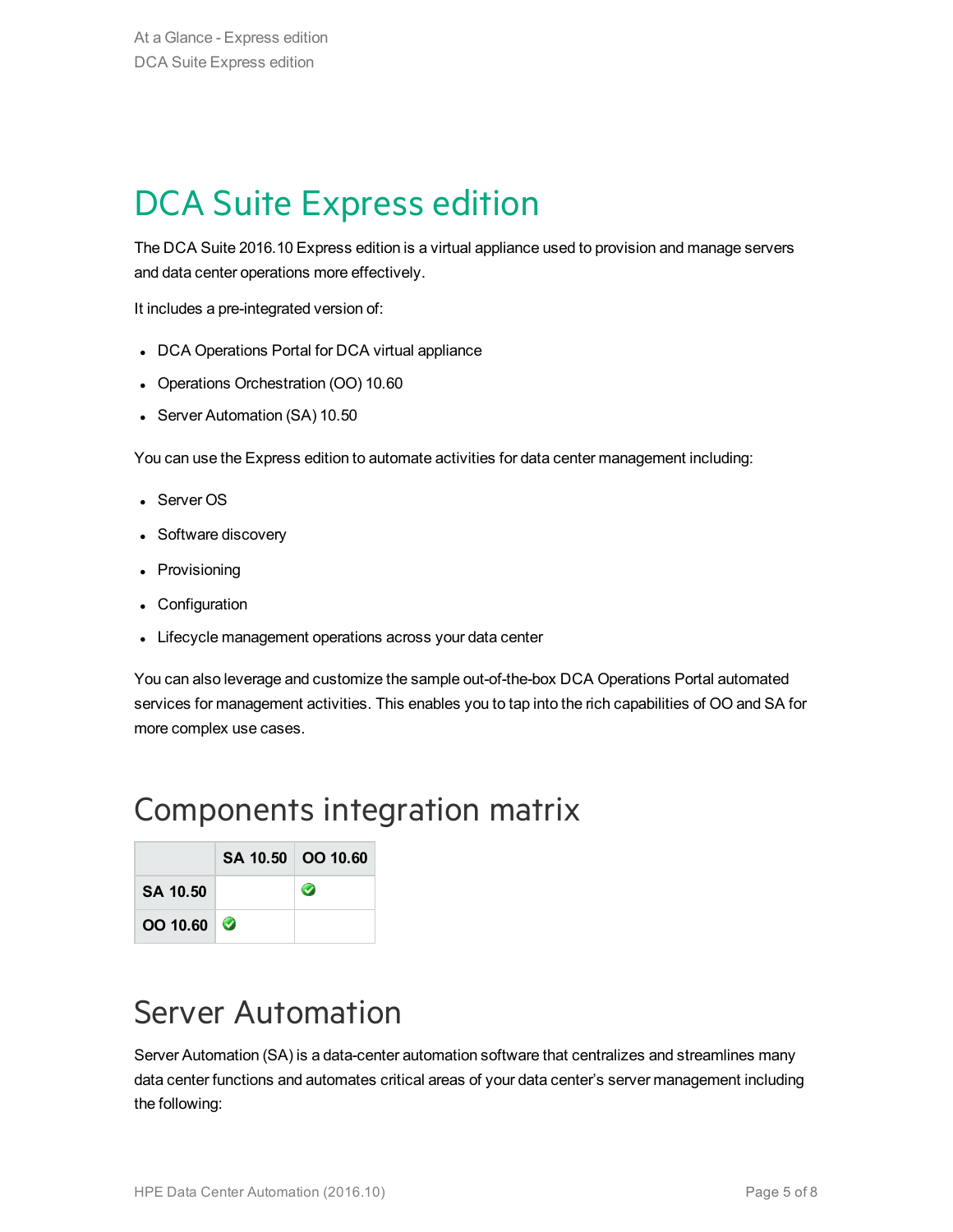At a Glance - Express edition DCA Suite Express edition

- server discovery
- operating system provisioning
- operating system patching
- software provisioning
- audit and compliance
- application configuration
- application deployment
- software compliance
- reporting

#### **Virtual environment management**

You can also manage your heterogeneous virtual environment including:

- virtualization services (VSs)
- $\bullet$  virtual machines (VMs)
- VM templates

You can provision, patch, configure, and audit all of your virtual machines the same way that you manage your physical servers.

SA enables you to make changes more safely and consistently because you can model and validate changes before you commit them to a managed server. SA provides methods to ensure that modifications you plan for your managed servers work because they have been tested before being applied, thereby reducing downtime.

For more information, see the SA documentation on the HPE Software support site.

### <span id="page-5-0"></span>Operations Orchestration

Operations Orchestration (OO) is the industry-leading solution for IT process automation and runbook automation.

OO is a system for creating and using actions in structured sequences (called flows) which maintain, troubleshoot, repair, and provision your IT resources by performing the following actions: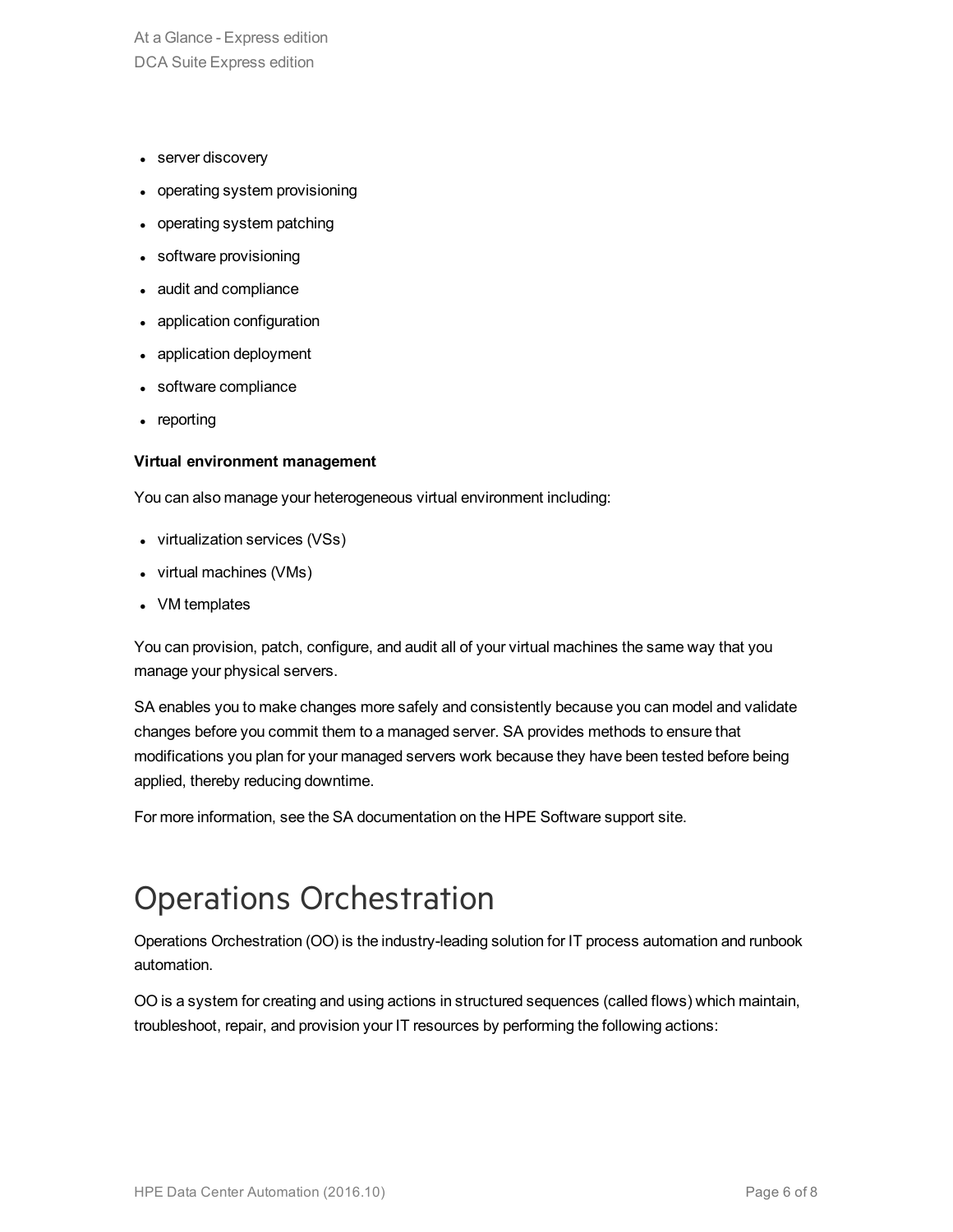- checking the health, diagnosing, and repairing, networks, servers, services, software applications, and individual workstations.
- deploying applications, patching, and maintaining them by checking client, server, and virtual machines for required software and updates, and, if needed, performing the necessary installations, updates, and distributions.
- performing repetitive tasks, such as checking status on internal or external web site pages.

For more information, see the OO documentation on the HPE Software support site.